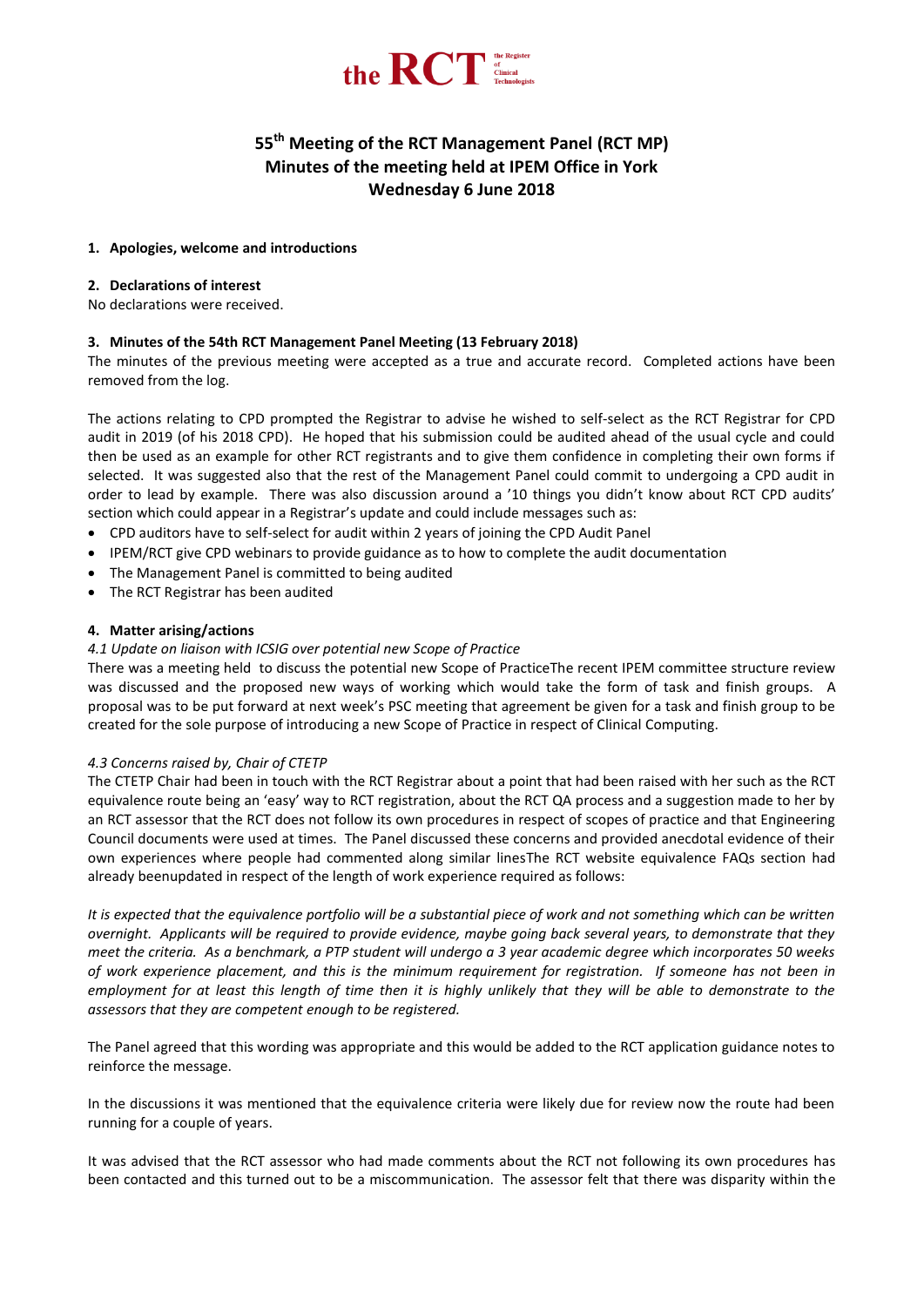

application routes into the RCT but advised she did not say that the RCT was not following procedures or using incorrect documents.

#### *4.4 RCT publicity material*

Background information was given as to how the idea of RCT publicity material had been suggested. Two RCT registrants (senior staff) had advised that they did not promote the RCT to their own staff as they were not aware of all the routes to registration available and felt some staff may not be able to register. An idea was tabled about creating a brochure explaining registration aimed at potential registrants. The Panel asked if this would be of real use considering we have a website and the Registrar's Update communication so what will a brochure do that these other methods of communication can't? The early career conference taking place on 19 July was mentioned and it was suggested that brochures could be prepared inserted into delegate packs so as to reach an audience we may not currently communicate to. The Panel asked what sort of information was held on the NHS Employers website in respect of PSA accredited registers and perhaps the way in was to highlight anything held on that website to the HR departments of NHS Trusts. Another suggestion to tap into potential registrants was for IPEM to identify which NHS departments did not have RCT registrants associated with them. A further suggestion was to contact the Lead Healthcare Scientist at each Trust to promote RCT registration. Other ideas included promotional materials such as lanyards or pens.

# *4.5 Application for registration following a change of Scope of Practice* The case of an individual Registrant was discussed and resolved.

## **5. Policies for review/first approval**

#### *5.1 Policy on EDI*

There was discussion around the wording of the EDI Policy which had been revised since the last meeting to mirror the IPEM EDI Policy. The IPEM EDI Policy had been approved by the IPEM Trustees at their April 2018 meeting. It was confirmed that, in order to mirror the IPEM EDI Policy, reference to gender specific terms would remain rather than changing to gender neutral terms. In addition, the very last sentence of the policy was discussed in respect of reference to employing organisations being the ones to deal with any complaints about members of the RCT Management Panel who are not registrants or about RCT administration staff. It was felt that the policy should not refer to the employing organisation but, rather, simply to the complaints procedure.

# *5.2 Policy on RCT Reporting in Safeguarding Cases*

The Panel approved the suggested changes to this Policy.

#### *5.3 Policy on Health and Conduct Declarations*

The Panel approved the suggested changes to this Policy.

# *5.4 Policy on International Applications*

The Panel discussed the revised policy and had some queries regarding the English language proficiency section and the Translation section. It was advised that the policy had originally been drafted using HCPC advice for international applications. It was agreed current HCPC wording should be checked and the policy amended if necessary to mirror the HCPC wording.

#### **6. Risk and reports**

*6.1 Risk register* The risk register was reviewed and updated.

#### *6.2 Report on registrant numbers and characteristics*

The report of registrant numbers and characteristics was provided.

#### **7. Fitness to practise issues**

# *7.1 Fitness to practise cases*

It was confirmed that the FtP case had completed in May by way of a consensual disposal. The outcome of the case can be found on the RCT 'Fitness to Practise – Findings' webpage. Other registers had been checked for the amount of information given in respect of a FtP case and there are broad variations. It was decided to provide minimal information in respect of the allegations and the Panel confirmed they were happy with this.